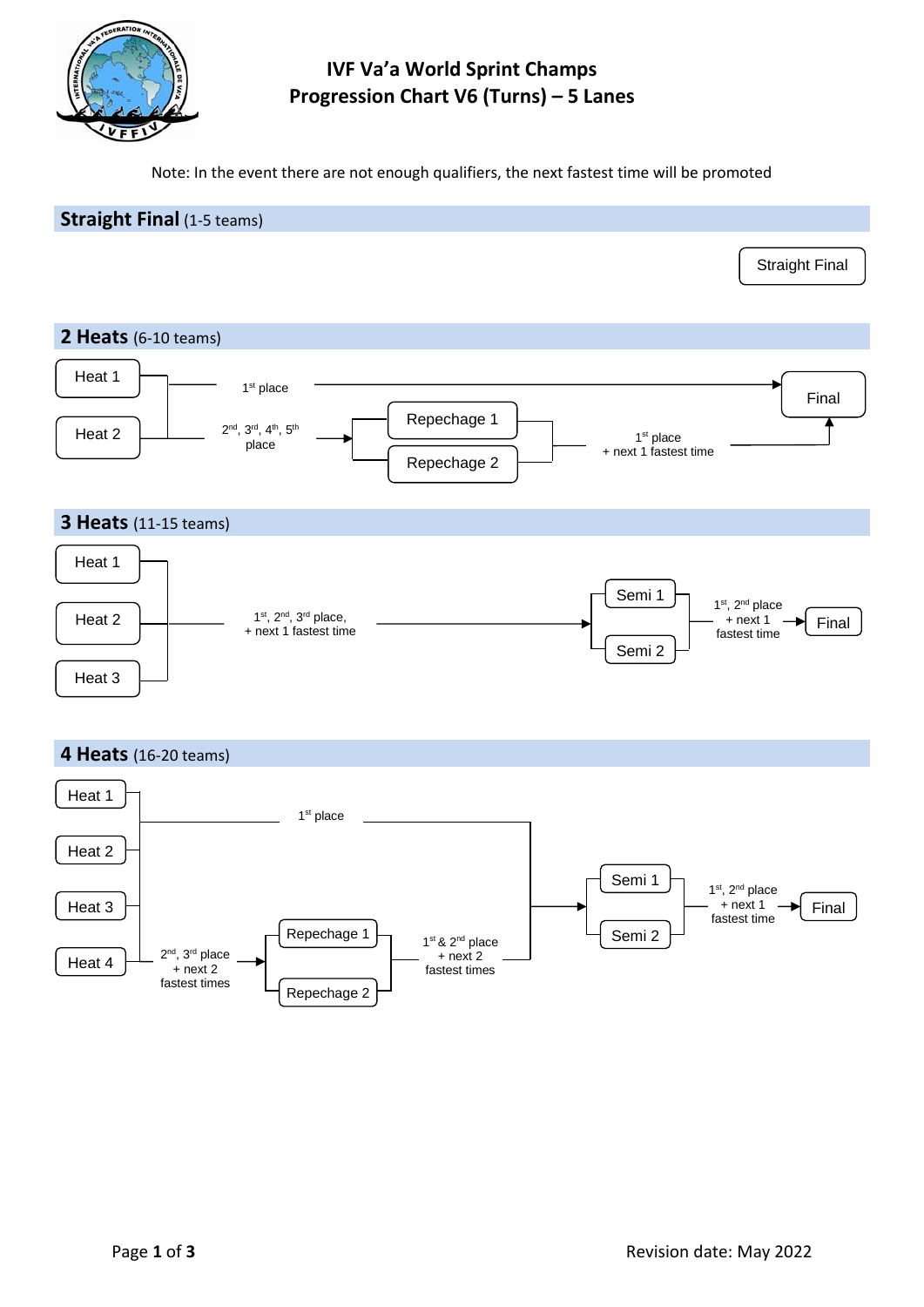



# **7 Heats** (31-35 teams)